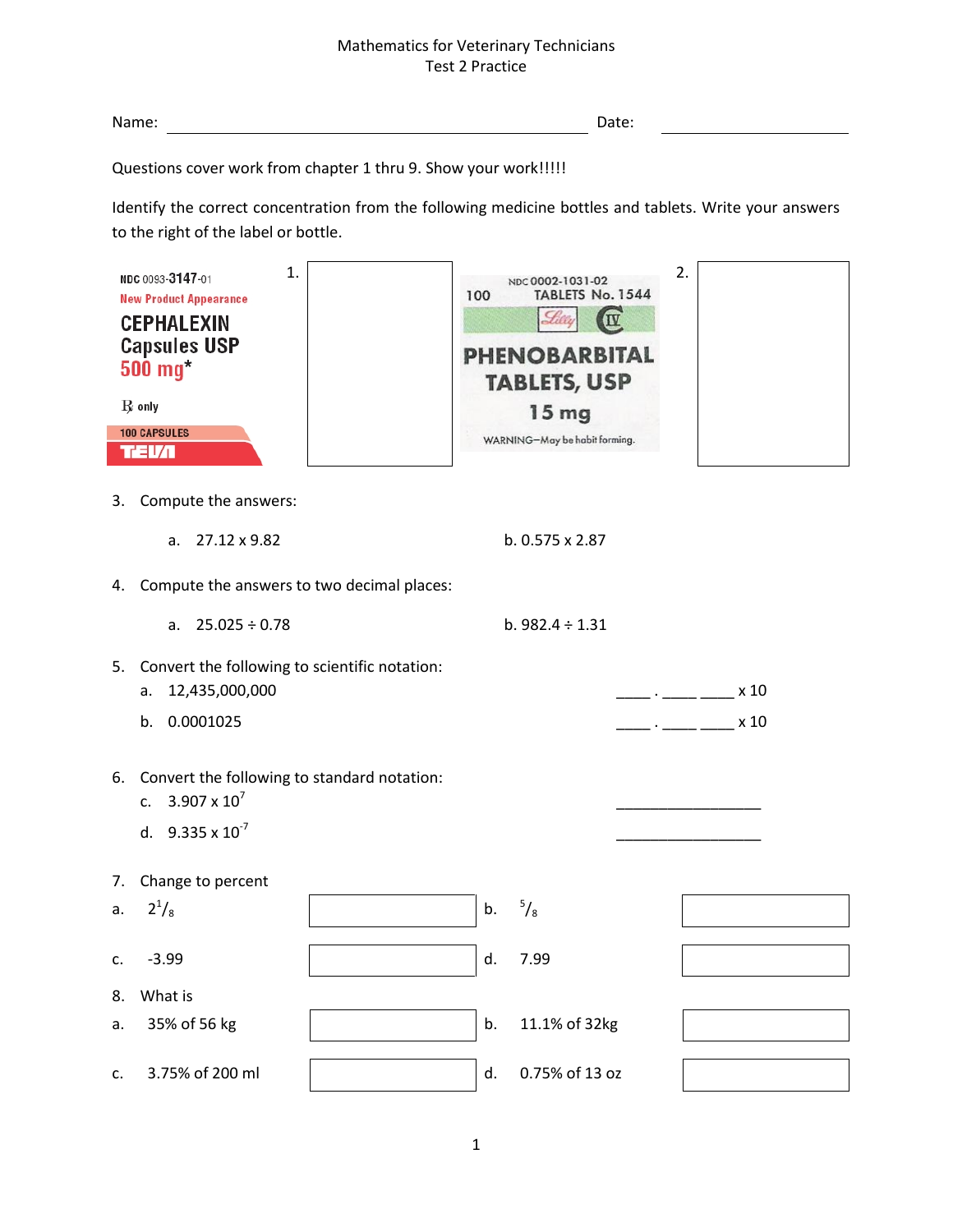| 9.                                                                                                                                              | Change to decimal                                                                                                                                               |  |    |                               |  |  |
|-------------------------------------------------------------------------------------------------------------------------------------------------|-----------------------------------------------------------------------------------------------------------------------------------------------------------------|--|----|-------------------------------|--|--|
| a.                                                                                                                                              | 81%                                                                                                                                                             |  | b. | 0.55%                         |  |  |
| c.                                                                                                                                              | 133%                                                                                                                                                            |  | d. | 0.05%                         |  |  |
|                                                                                                                                                 | 10. Change to a fraction (lowest terms please)                                                                                                                  |  |    |                               |  |  |
| a.                                                                                                                                              | $-65%$                                                                                                                                                          |  | b. | 44%                           |  |  |
| c.                                                                                                                                              | 55.5%                                                                                                                                                           |  | d. | 0.33%                         |  |  |
| 11. We ordered 312 kilogram of lab chemicals.<br>What percentage did we use if we utilized 77 lbs?<br>a.<br>What percentage is left over?<br>b. |                                                                                                                                                                 |  |    |                               |  |  |
|                                                                                                                                                 | 12. Convert the following to the proper unit of measurement                                                                                                     |  |    |                               |  |  |
| а.                                                                                                                                              | 35 g / 100 ml                                                                                                                                                   |  | b. | 0.1 g / 100 ml                |  |  |
| а.                                                                                                                                              | 13. Convert the following to the proper unit of measurement<br>11g of dextrose in 100 ml<br>14.99 ml of sodium chloride in<br>b.<br>solution<br>100 ml solution |  |    |                               |  |  |
|                                                                                                                                                 | 14. Convert the following Packed Cell Numbers to the proper unit of measurement                                                                                 |  |    |                               |  |  |
| а.                                                                                                                                              | 55 $dog1$                                                                                                                                                       |  | b. | $60$ dog <sub>2</sub>         |  |  |
|                                                                                                                                                 | 15. Convert the following solutions to percents                                                                                                                 |  |    |                               |  |  |
| a.                                                                                                                                              | 26 ml of dextrose in 100 ml                                                                                                                                     |  | b. | 15.5 ml of formalin in 100 ml |  |  |
| c.                                                                                                                                              | 0.25 ml of formalin in 100 ml                                                                                                                                   |  | d. | 6 ml of formalin in 100 ml    |  |  |
| 16. Reduce the ratio to fraction form                                                                                                           |                                                                                                                                                                 |  |    |                               |  |  |
| a.                                                                                                                                              | 9:45                                                                                                                                                            |  | b. | 15:100                        |  |  |
| а.                                                                                                                                              | 17. Solve the following. Be sure to show units where applicable<br>$70$ $mg$<br>$N$ $mg$<br>$12 \, cap$<br>$1 \, cap$                                           |  |    |                               |  |  |
| b.                                                                                                                                              | 76 mg<br>$50$ $mg$<br>$N$ $ml$<br>$100$ $ml$                                                                                                                    |  |    |                               |  |  |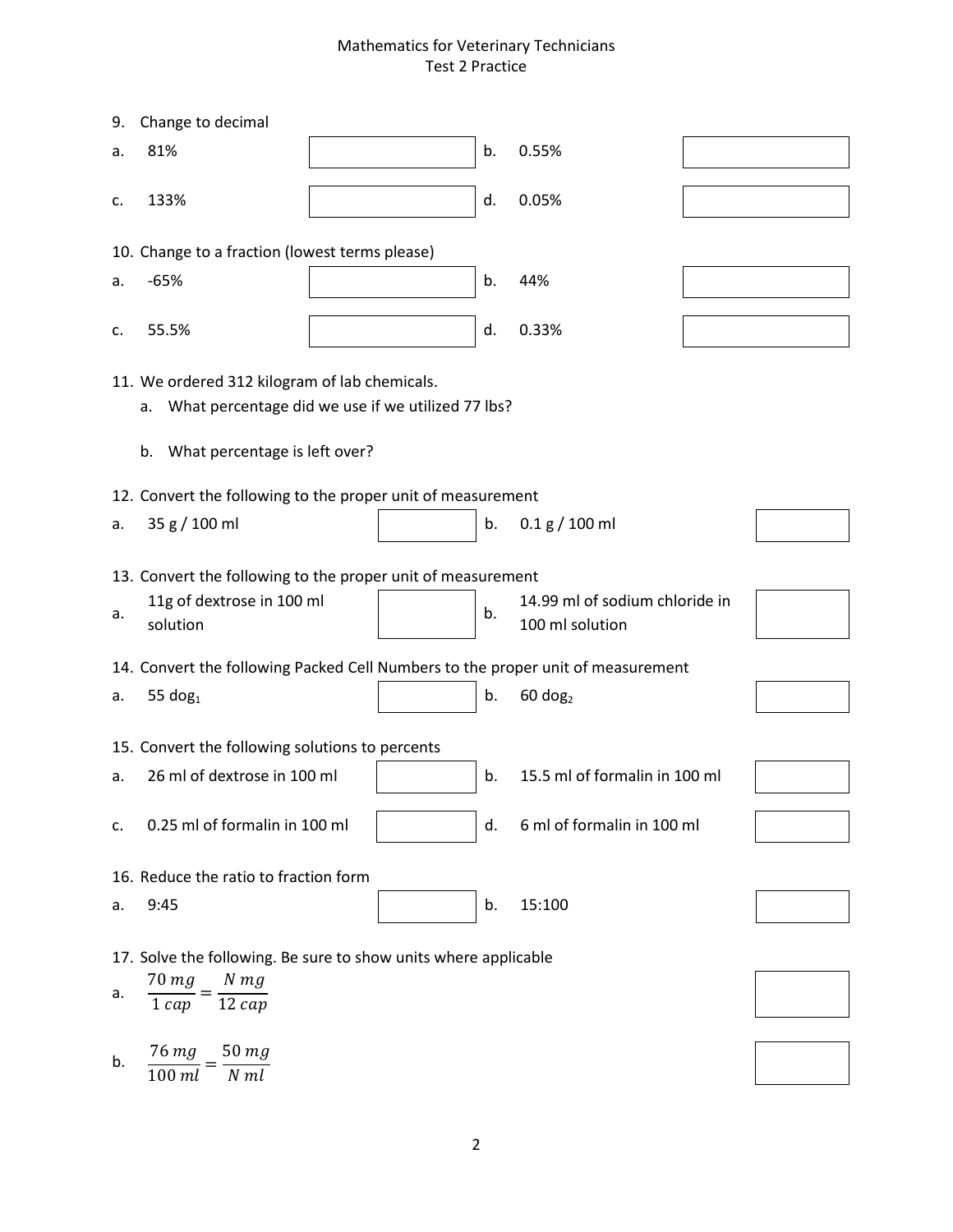18. Calculate the conversion and show the calculation in the box to the right of the answer

| $10$ tsp =       | $\mathsf{m}\mathsf{l}$     |  |
|------------------|----------------------------|--|
| $200 kg =$       | ${\sf lb}$                 |  |
| $45 cm =$        | $\mathsf{in}$              |  |
| $2500$ ml =      | L                          |  |
| $3$ fl oz =      | $\mathsf{m}\mathsf{l}$     |  |
| 1.35 $kg =$      | ${\sf g}$                  |  |
| $88 mg =$        | $\mathsf g$                |  |
| $3$ gal =        | $\mathsf{qt}$              |  |
| 12 qt $=$        | $\mathsf{C}$               |  |
| $6 pt =$         | $\mathsf{C}$               |  |
| $150$ ml =       | L                          |  |
| $4 tbsp =$       | $\operatorname{\sf fl}$ oz |  |
| $0.5$ gr =       | $\mathsf{mg}$              |  |
| $50 gr =$        | mg                         |  |
| $0.5$ gal =      | cups                       |  |
| $7 qts =$        | gal                        |  |
| $20^{\circ}$ C = | $^\circ \mathsf{F}$        |  |
| $-5^{\circ}F =$  | $^{\circ}{\rm C}$          |  |